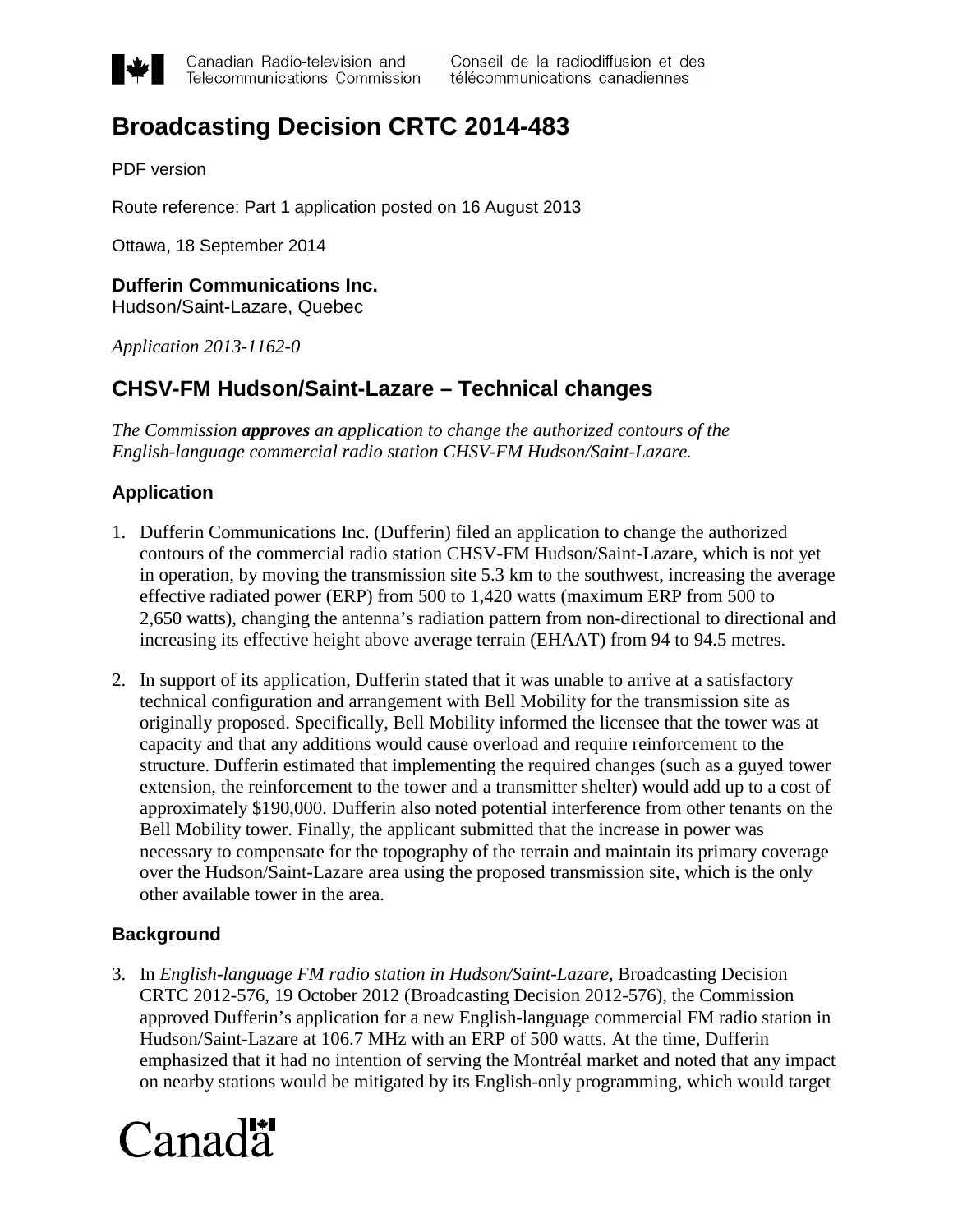a Hudson and Saint-Lazare audience. The Commission found that given that the proposed station would only reach the west-end of the Island of Montréal with its secondary  $(0.5 \text{ mV/m})$  contour, the service would not have a significant impact on stations serving the Montréal market. The Commission also noted that French- and English-language radio services serving the same geographical area are considered as operating in two separate and distinct markets.

#### **Interventions and applicant's replies**

- 4. The Commission received opposing interventions by Group CHCR Inc. (CHCR),<sup>[1](#page-1-0)</sup> licensee of recordfor this application can be found on the Commission's website at **www.crtc.gc.ca** or the commercial ethnic FM radio stations CKDG-FM and CKIN-FM Montréal, as well as by the French-language commercial radio station CJVD-FM Vaudreuil-Dorion. The public by using the application number provided above.
- 5. CHCR argued that Dufferin's proposal would extend CHSV-FM's coverage into parts of Montréal and that its stations might face future interference from this expanded coverage. It also submitted that it was technically possible for Dufferin to respect the same contours as originally proposed in its licensing application at the newly proposed site.
- 6. For its part, CJVD-FM argued that the technical change application was effectively a new licence application because the proposed technical changes did not reflect what was originally approved. The intervener further argued that approval of the application would have a negative financial impact on its station and prevent it from improving its own signal. It submitted that Dufferin should be required to adhere to the originally approved parameters or seek another site that would accommodate the original parameters. Alternatively, it proposed a frequency exchange whereby Dufferin would use CJVD-FM's current 100.1 MHz frequency to reach its market and target audience and CJVD-FM would use CHSV-FM's 106.7 MHz frequency.
- 7. In reply to CHCR, Dufferin noted that the intervener had not provided any evidence or research to substantiate its claims of future interference or impact on its ethnic services. Dufferin also submitted that its proposed signal would not reach Montréal and noted that no interventions had been received from other Montréal broadcasters. Finally, the applicant noted that its broadcast engineer had determined that the increase in power was necessary to maintain its primary coverage over Hudson/Saint-Lazare.
- 8. In response to CJVD-FM, Dufferin noted that its application respected the authorization granted in Broadcasting Decision 2012-576 insofar as it would serve the same target audience and market and retain the same local programming orientation. It added that its technical proposal offered a practical and affordable solution and disagreed that it would negatively affect CJVD-FM given that CJVD-FM is an established French-language service whose principal marketing area is Vaudreuil-Dorion. Dufferin further noted that CJVD-FM had not provided any assessment demonstrating that its signal did not adequately cover its

 $\overline{a}$ 

<span id="page-1-0"></span><sup>1</sup> On 28 January 2014, Canadian Hellenic Cable Radio Ltd. changed its name to Group CHCR Inc.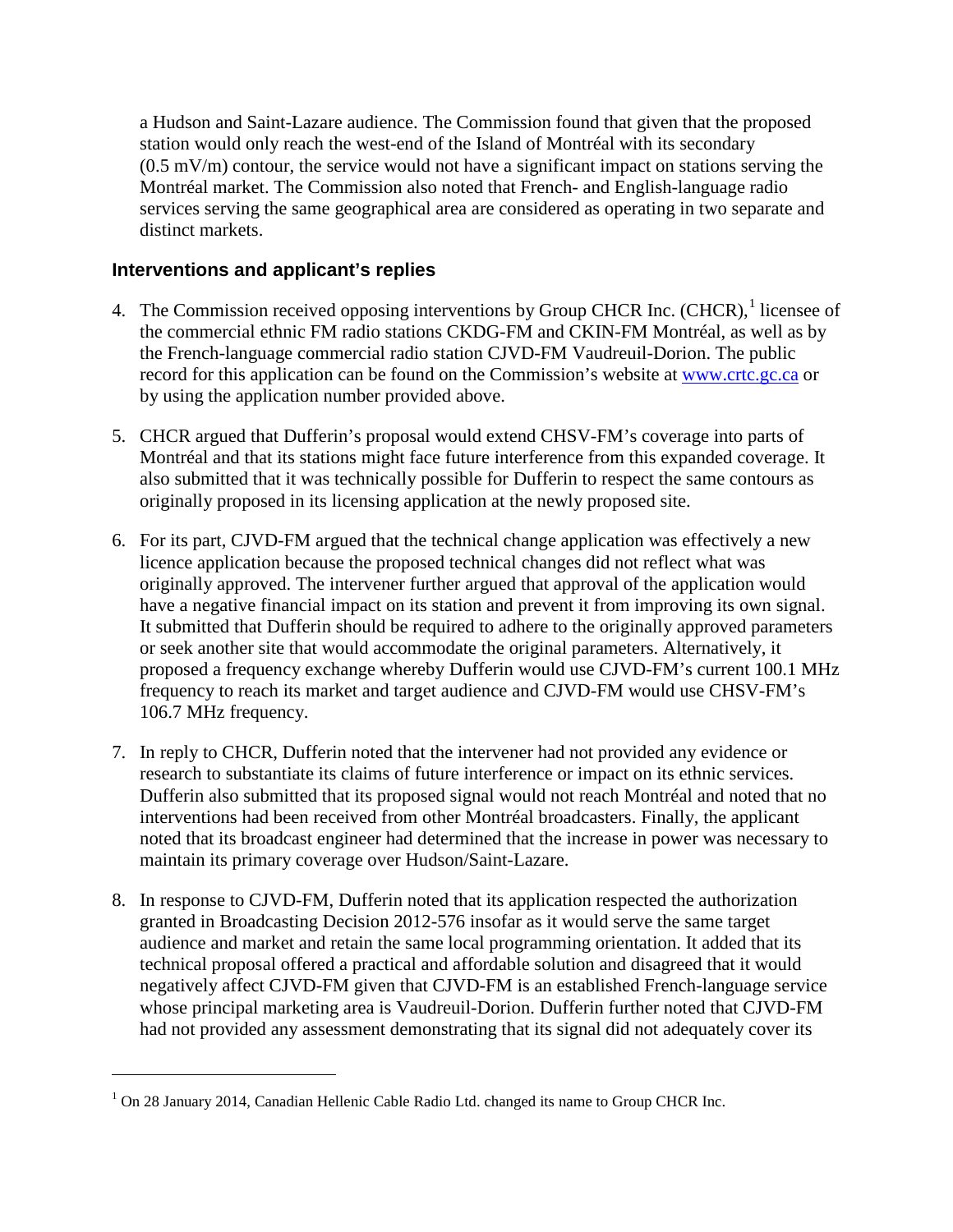licensed service area. Finally, with respect to the proposed frequency exchange, the applicant stated that it would be unfair and inconsistent for the Commission to reverse its decision.

#### **Commission's analysis and decision**

- 9. With respect to CJVD-FM's submission that the proposed technical changes do not reflect what the Commission authorized in Broadcasting Decision 2012-576 and effectively represent an application for a new licence, the Commission notes that with the exception of some changes to the station's technical parameters, all elements considered in Broadcasting Decision 2012-576 will remain the same, including the station's frequency, programming orientation, local programming commitments and target market.
- 10. The Commission generally assesses the merits of applications for technical changes on the basis of economic need or technical evidence that a station's existing technical parameters are not adequate to provide the service as originally proposed.
- 11. In this case, while the applicant cited an economic need to justify its proposal, the Commission is of the view that the application was made primarily to avoid further delays and added costs that would be incurred as a result of the required upgrades to the Bell Mobility tower. While this unforeseen increase in the station's pre-operating costs would add financial pressure on the station as it attempts to establish itself in the market, the Commission finds that the required amount would not represent an undue burden on the station. Accordingly, the Commission does not consider it appropriate to assess this application on the basis of economic need. Rather, it considers that the issue to be addressed relates to whether the proposal represents an appropriate technical solution, while not having an undue financial impact on other radio stations.
- 12. In this respect, the Commission notes that neither the currently authorized nor the proposed primary (3 mV/m) contours for CHSV-FM extend to any significant degree into the Montréal market. Moreover, the difference between the proposed and authorized secondary contours as it relates to this market is not significant, and the interference-free zone for the proposed secondary contour does not enter to a significant degree into Montréal. The Commission also notes that at the proposed transmitter location, the station's currently authorized technical parameters would be insufficient to reach the entire target market of Hudson/Saint-Lazare, particularly in the Hudson area and along the Ottawa River. Finally, the Commission notes that approval of the application would avoid further delays in the launch of a first radio service for the English-language minority population of Hudson/Saint-Lazare and that the costs savings (\$190,000) would benefit the service.
- 13. In light of the preceding, the Commission is of the view that the applicant's technical solution is appropriate and would not have an undue financial impact on stations serving the Montréal market.
- 14. Similarly, with respect to the concerns raised by CJVD-FM regarding the possible negative financial impact of the proposal on its station in Vaudreuil-Dorion, the Commission considers that the likelihood of an incremental impact from this proposal versus that of the authorization originally granted to Dufferin would be limited given that CHSV-FM's